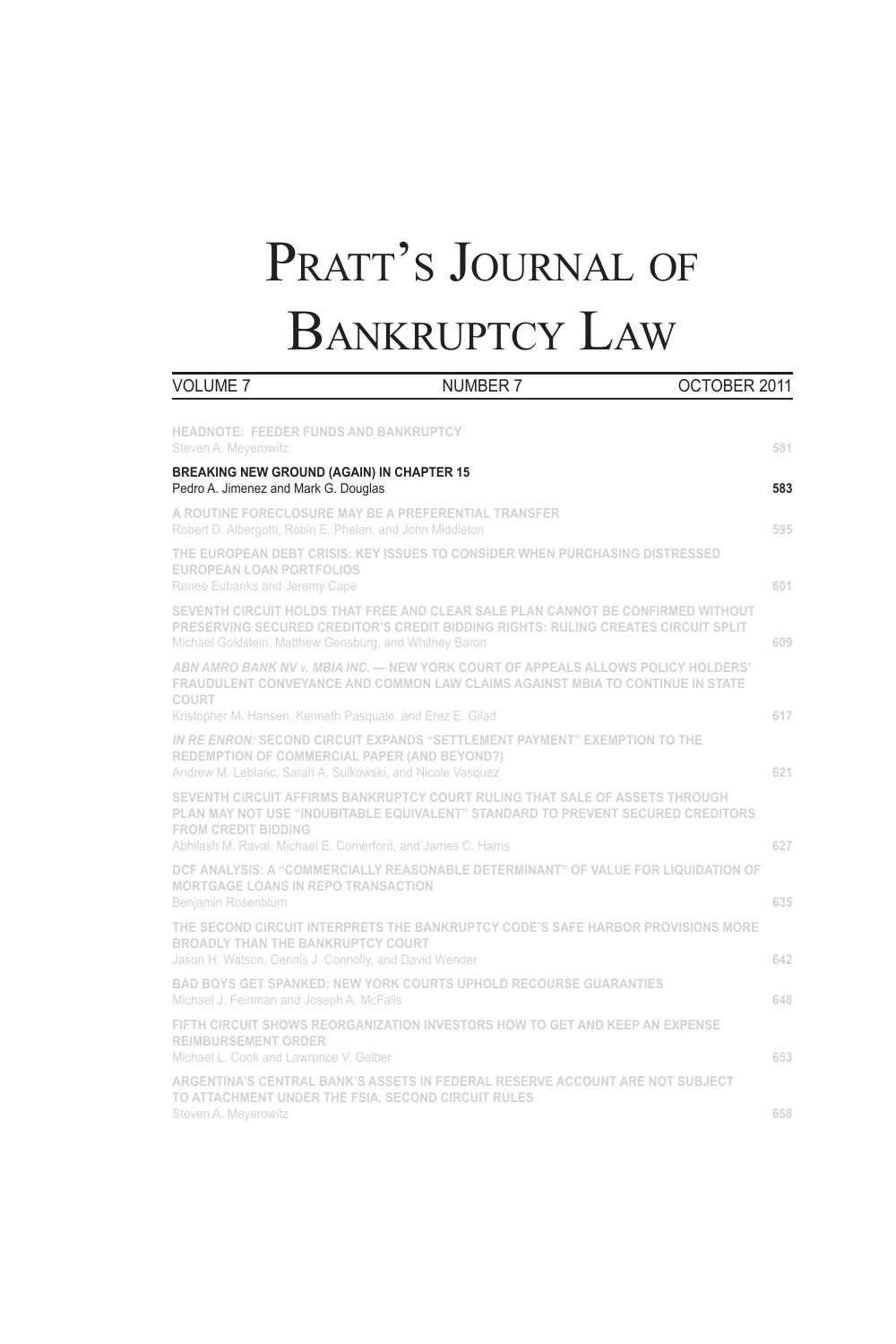**EDITOR-IN-CHIEF**

**Steven A. Meyerowitz** *President, Meyerowitz Communications Inc.*

#### **ASSISTANT EDITOR Catherine Dillon**

#### **BOARD OF EDITORS**

**Scott L. Baena** *Bilzin Sumberg Baena Price & Axelrod LLP*

**Leslie A. Berkoff** *Moritt Hock & Hamroff LLP*

**Andrew P. Brozman** *Clifford Chance US LLP*

**Kevin H. Buraks** *Portnoff Law Associates, Ltd.*

**Peter S. Clark II**  *Reed Smith LLP*

**Thomas W. Coffey** *Tucker Ellis & West LLP* **Mark G. Douglas** *Jones Day*

**Timothy P. Duggan** *Stark & Stark*

**Gregg M. Ficks** *Coblentz, Patch, Duffy & Bass LLP*

**Mark J. Friedman** *DLA Piper Rudnick Gray Cary US LLP*

**Robin E. Keller** *Lovells*

**William I. Kohn**  *Schiff Hardin LLP* 

**Matthew W. Levin** *Alston & Bird LLP*

**Alec P. Ostrow** *Stevens & Lee P.C.*

**Deryck A. Palmer** *Cadwalader, Wickersham & Taft LLP* 

**N. Theodore Zink, Jr.** *Chadbourne & Parke LLP*

PRATT'S JOURNAL OF BANKRUPTCY LAW is published eight times a year by A.S. Pratt & Sons, 805 Fifteenth Street, NW., Third Floor, Washington, DC 20005-2207, Copyright © 2011 THOMPSON MEDIA GROUP LLC. All rights reserved. No part of this journal may be reproduced in any form — by microfilm, xerography, or otherwise — or incorporated into any information retrieval system without the written permission of the copyright owner. Requests to reproduce material contained in this publication should be addressed to A.S. Pratt & Sons, 805 Fifteenth Street, NW., Third Floor, Washington, DC 20005-2207, fax: 703-528-1736. For permission to photocopy or use material electronically from *Pratt's Journal of Bankruptcy Law*, please access www.copyright.com or contact the Copyright Clearance Center, Inc. (CCC), 222 Rosewood Drive, Danvers, MA 01923, 978-750-8400. CCC is a not-for-profit organization that provides licenses and registration for a variety of users. For subscription information and customer service, call 1-800-572-2797. Direct any editorial inquires and send any material for publication to Steven A. Meyerowitz, Editor-in-Chief, Meyerowitz Communications Inc., PO Box 7080, Miller Place, NY 11764, smeyerow@optonline.net, 631.331.3908 (phone) / 631.331.3664 (fax). Material for publication is welcomed — articles, decisions, or other items of interest to bankers, officers of financial institutions, and their attorneys. This publication is designed to be accurate and authoritative, but neither the publisher nor the authors are rendering legal, accounting, or other professional services in this publication. If legal or other expert advice is desired, retain the services of an appropriate professional. The articles and columns reflect only the present considerations and views of the authors and do not necessarily reflect those of the firms or organizations with which they are affiliated, any of the former or present clients of the authors or their firms or organizations, or the editors or publisher. POSTMASTER: Send address changes to *Pratt's Journal of Bankruptcy Law*, A.S. Pratt & Sons, 805 Fifteenth Street, NW., Third Floor, Washington, DC 20005-2207.

*ISSN 1931-6992*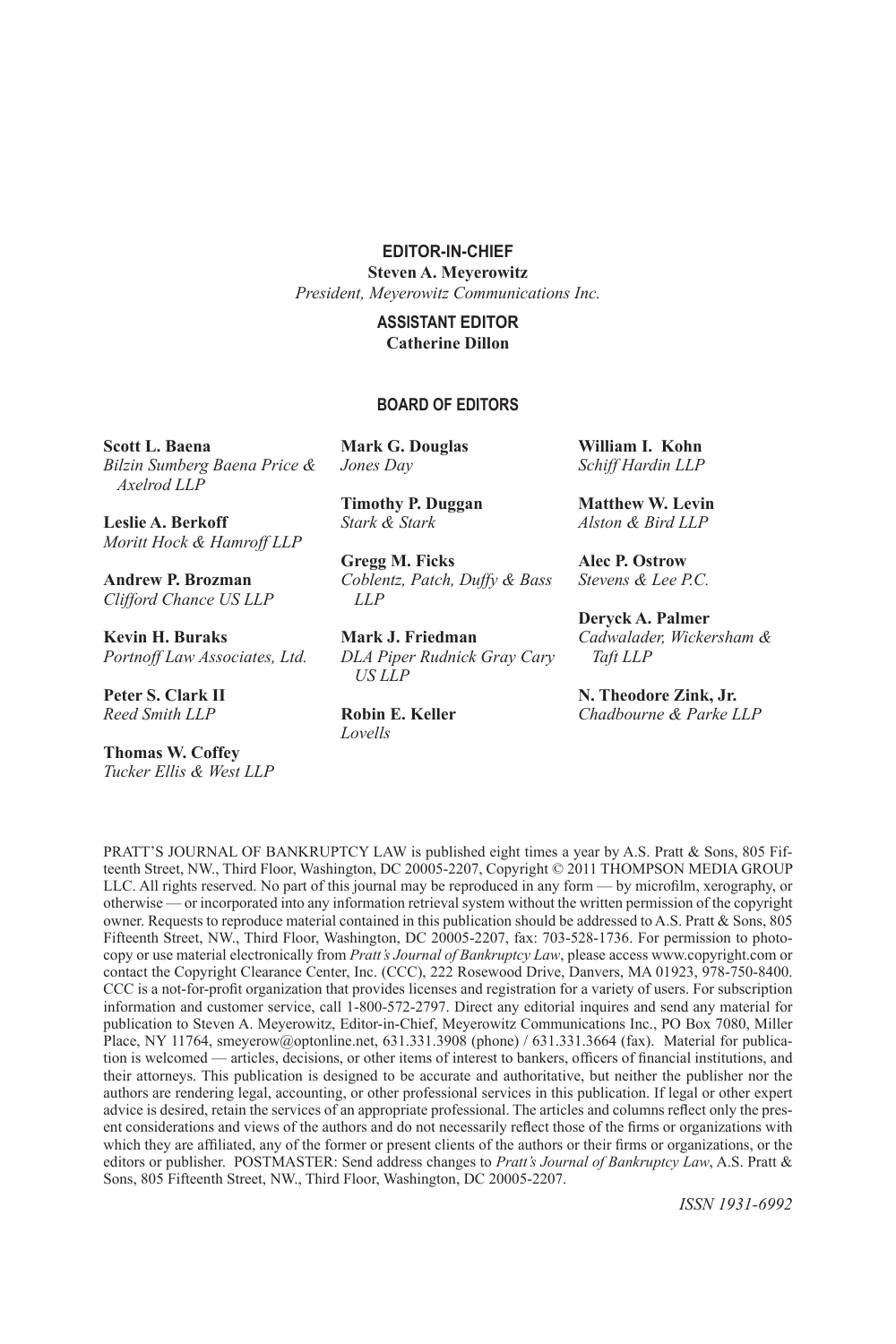# Breaking New Ground (Again) in Chapter 15

PEDRO A. JIMENEZ AND MARK G. DOUGLAS

*The authors examine two recent bankruptcy court decisions involving offshore "feeder funds" that invested in the massive Ponzi scheme associated with Bernard L. Madoff Investment Securities LLC.*

Two recent decisions from the United States Bankruptcy Court for<br>the Southern District of New York (the "bankruptcy court") have<br>further contributed to the rapidly expanding volume of Chapter 15<br>integrations. In the Chapte the Southern District of New York (the "bankruptcy court") have jurisprudence. In the Chapter 15 cases filed on behalf of Fairfield Sentry Ltd. and two affiliates, Bankruptcy Judge Burton R. Lifland rendered two decisions<sup>1</sup> involving offshore "feeder funds" that invested in the massive Ponzi scheme associated with Bernard L. Madoff Investment Securities LLC ("BLMIS"). Judge Lifland ruled, in matters of apparent first impression, that: (i) the court would not remand or abstain from hearing actions commenced by the representatives of foreign debtors seeking recovery or avoidance of transfers made in connection with the Madoff Ponzi scheme; and (ii) the tolling provisions of the Bankruptcy Code apply in Chapter 15, such that the foreign representatives would receive an extension of deadlines in connection with both pending and potential lawsuits.

Pedro A. Jimenez is a partner in the Business Restructuring and Reorganization Practice of Jones Day in New York. Mark G. Douglas is the firm's Restructuring Practice Communications coordinator. The authors can be contacted, respectively, at pjimenez@jonesday.com and mgdouglas@jonesday.com.

Published by A.S. Pratt in the October 2011 issue of *Pratt's Journal of Bankruptcy Law.* Copyright © 2011 THOMPSON MEDIA GROUP LLC. 1-800-572-2797.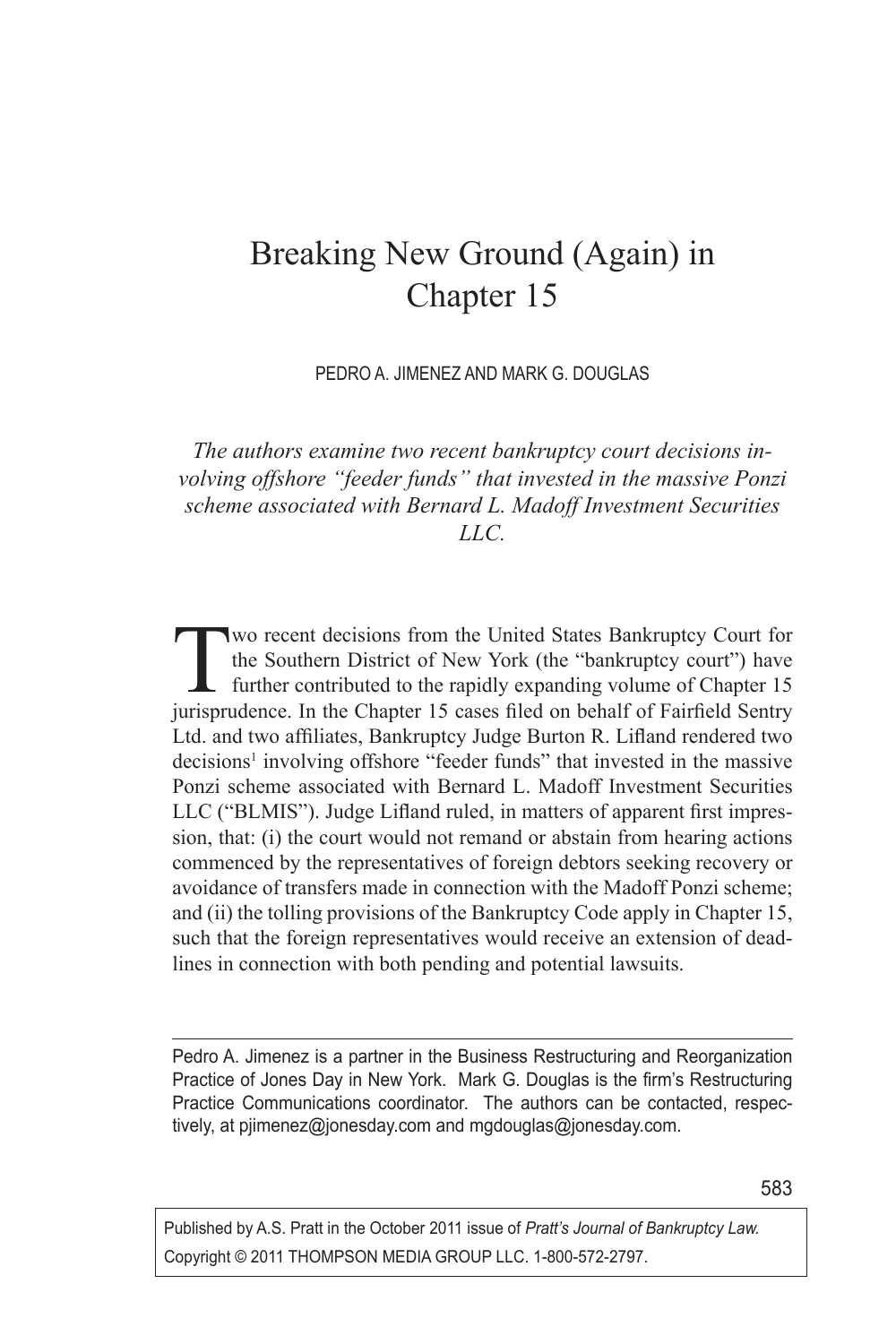#### **REMOVAL OF LITIGATION TO THE BANKRUPTCY COURT**

One of the benefits of filing for bankruptcy is that it suspends piecemeal litigation against the debtor and its assets in potentially hundreds of different courts and centralizes litigation in a single coordinated forum. To that end, the debtor and anyone who is involved in litigation with the debtor are permitted pursuant to 28 U.S.C. § 1452(a) to "remove" to the district court certain kinds of litigation pending in state or other federal courts. In most districts, such removed actions are then automatically referred to the bankruptcy court. In accordance with Rule 9027 of the Federal Rules of Bankruptcy Procedure ("Bankruptcy Rule 9027"), removal requires only that the litigant file a notice of removal with the district court, or the bankruptcy court in districts in which such matters are automatically referred to the bankruptcy court, within a prescribed period that varies according to whether the litigation was commenced prior or subsequent to the bankruptcy petition date.

The notice must contain a statement indicating whether, once removed, the action would be within the bankruptcy court's "core" jurisdiction and, if not, whether the removing litigant consents to the entry of final orders or judgment by the bankruptcy court. Court approval is not necessary. Certain actions, however, may not be removed to the district or bankruptcy court. These include:

- noncivil actions (*e.g.*, criminal, administrative, and arbitration proceedings);
- tax court proceedings;
- certain governmental proceedings; and
- claims or causes of action over which the district court does not have jurisdiction.

# **REMAND AND ABSTENTION**

Once litigation has been "removed" to the district or bankruptcy court, under certain circumstances, the court can "remand" such re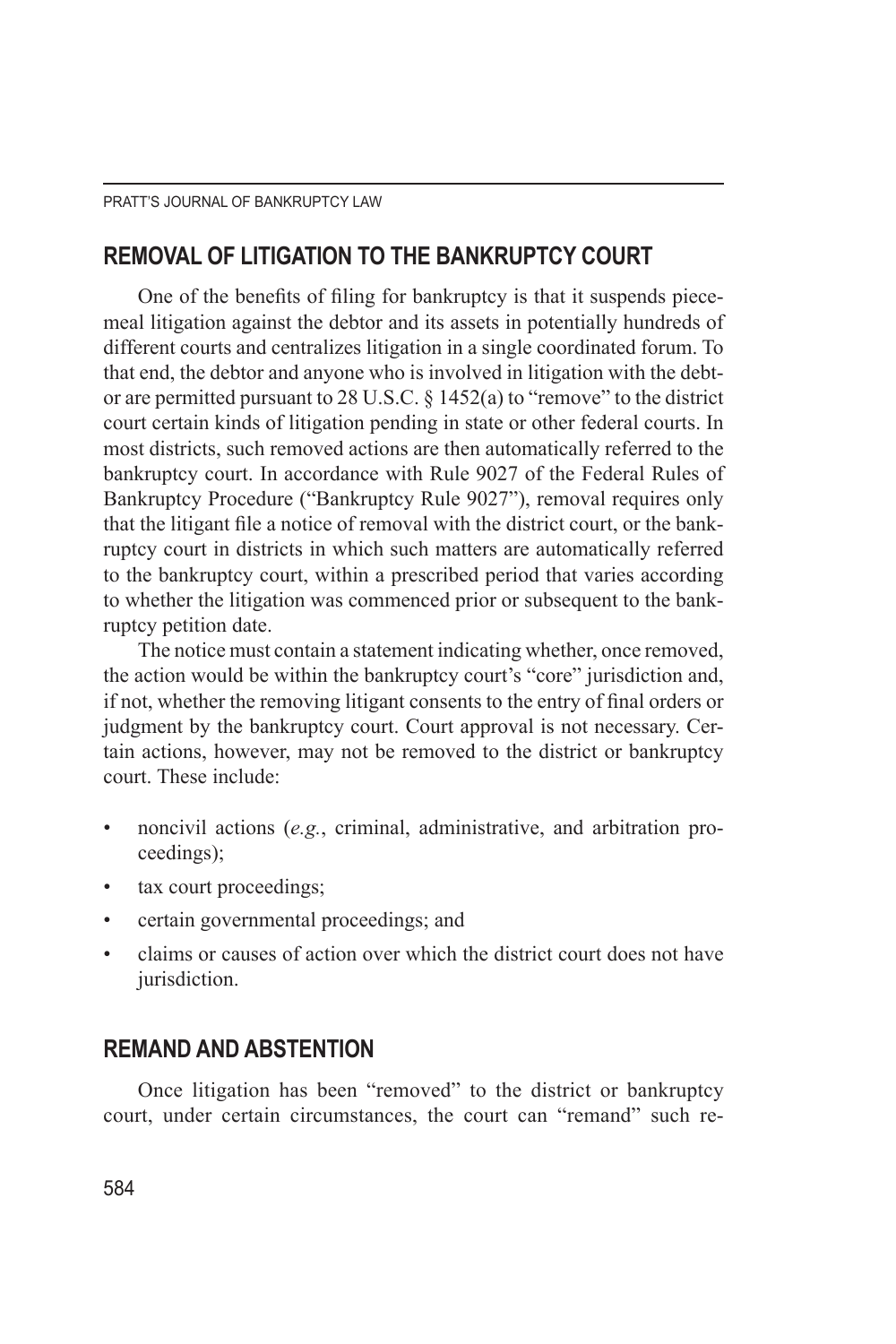moved litigation to the court from which it came. Pursuant to 28 U.S.C. § 1452(b), the court may remand a removed "claim or cause of action on any equitable ground." Factors that courts consider in determining whether "equitable remand" is appropriate include:

- the effect of the action on the administration of the bankruptcy estate;
- the extent to which issues of state law predominate;
- the complexity of applicable state law;
- "comity," or the interest that a state has in developing its law and applying its law to its citizens;
- the relatedness or remoteness of the action to the bankruptcy case;
- the existence of a right to jury trial; and
- prejudice to the party involuntarily removed from state court.<sup>2</sup>

A court's decision on a remand request is not subject to appellate review above the district court level.

A related concept — "abstention" — involves the bankruptcy court's determination not to hear a case because another forum is more appropriate. "Permissive abstention" from adjudicating particular controversies in a bankruptcy case is authorized by 28 U.S.C.  $\S$  1334(c)(1), which provides (with emphasis added):

*Except with respect to a case under chapter 15 of title 11*, nothing in this section prevents a district court in the interest of justice, or in the interest of comity with State courts or respect for State law, from abstaining from hearing a particular proceeding arising under title 11 or arising in or related to a case under title 11.

Permissive abstention is allowed even in disputes involving the bankruptcy court's "core" jurisdiction, such as litigation to avoid preferential or fraudulent transfers, although bankruptcy courts seldom abstain from hearing these cases. The italicized reference to Chapter 15 cases was added to Section  $1334(c)(1)$  when Chapter 15 was enacted as part of the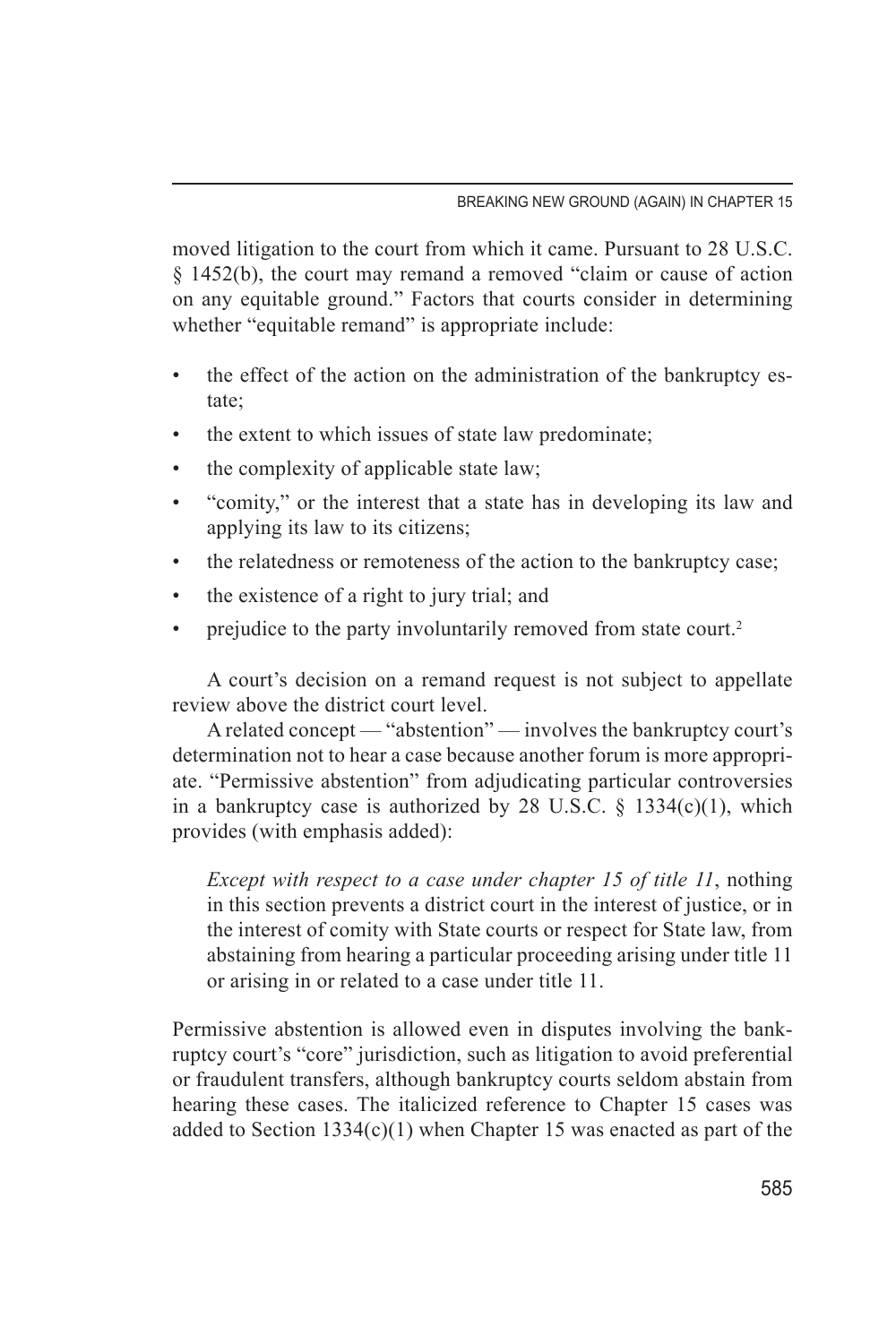Bankruptcy Abuse Prevention and Consumer Protection Act of 2005.

In determining whether permissive abstention is appropriate, courts consider many of the same factors applied in connection with a remand request.<sup>3</sup> Additional factors include:

- the feasibility of severing state-law claims from core bankruptcy matters to allow judgments to be entered in state court with enforcement left to the bankruptcy court;
- the burden on the court's docket;
- whether commencement of the proceeding in a bankruptcy court involves forum shopping by one of the parties; and
- the presence in the proceeding of nondebtor parties.

Pursuant to 28 U.S.C.  $\S$  1334(c)(2), a bankruptcy court is obligated to abstain from hearing certain types of cases that are "related to" a bankruptcy case, but not "arising under" the Bankruptcy Code or "arising in a case" under the Bankruptcy Code. "Mandatory abstention" is warranted "[u]pon timely motion of a party in a proceeding based upon a State law claim or State law cause of action, related to" a bankruptcy case with respect to which there is no other basis for federal court jurisdiction and the action can be timely adjudicated in state court. Other than the denial of a request for mandatory abstention, a ruling on an abstention motion under Section 1334(c) is not reviewable on appeal above the district court level.

Abstention from adjudicating proceedings under Section 1334(c) is distinct from the bankruptcy court's "abstention" powers under Section 305 of the Bankruptcy Code. That provision authorizes the court to dismiss a bankruptcy *case* or suspend all proceedings in a bankruptcy case, if the interests of creditors or the debtor would be better served by dismissal or suspension, or if the purposes of Chapter 15 would be best served by dismissal or suspension.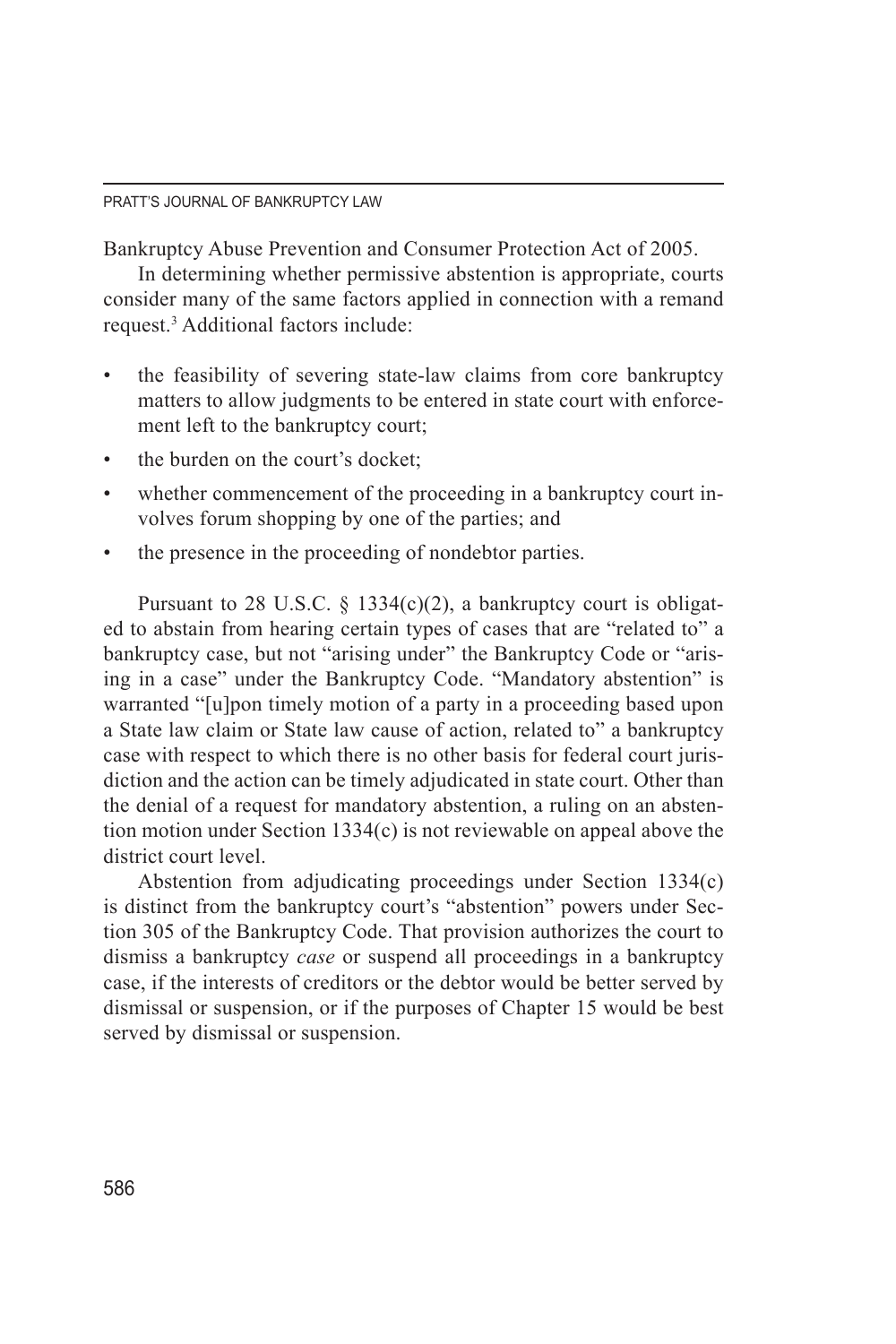# **TOLLING UNDER SECTION 108**

Section 108 of the Bankruptcy Code essentially establishes a twoyear deadline from entry of the bankruptcy "order for relief" for a bankruptcy trustee (or a Chapter 11 debtor in possession) to commence actions on behalf of the estate, provided that the applicable time period did not expire before the filing of the bankruptcy petition. Section 108(a) provides:

If applicable nonbankruptcy law, an order entered in a nonbankruptcy proceeding, or an agreement fixes a period within which the debtor may commence an action, and such period has not expired before the date of the filing of the petition, the trustee may commence such action only before the later of  $-$  (1) the end of such period, including any suspension of such period occurring on or after the commencement of the case; or (2) two years after the order for relief.

Section 108(b) similarly provides a short extension of time for filing pleadings, curing defaults, and performing other acts on behalf of the debtor:

Except as provided in subsection (a) of this section, if applicable nonbankruptcy law, an order entered in a nonbankruptcy proceeding, or an agreement fixes a period within which the debtor…may file any pleading, demand, notice, or proof of claim or loss, cure a default, or perform any other similar act, and such period has not expired before the date of the filing of the petition, the trustee may only file, cure, or perform, as the case may be, before the later of — (1) the end of such period, including any suspension of such period occurring on or after the commencement of the case; or (2) 60 days after the order for relief.

These provisions are made applicable to Chapter 15 cases by Section 103(a) of the Bankruptcy Code, which provides in relevant part that "chapters 1, 3, and 5 of this title apply in a case under chapter 7, 11, 12,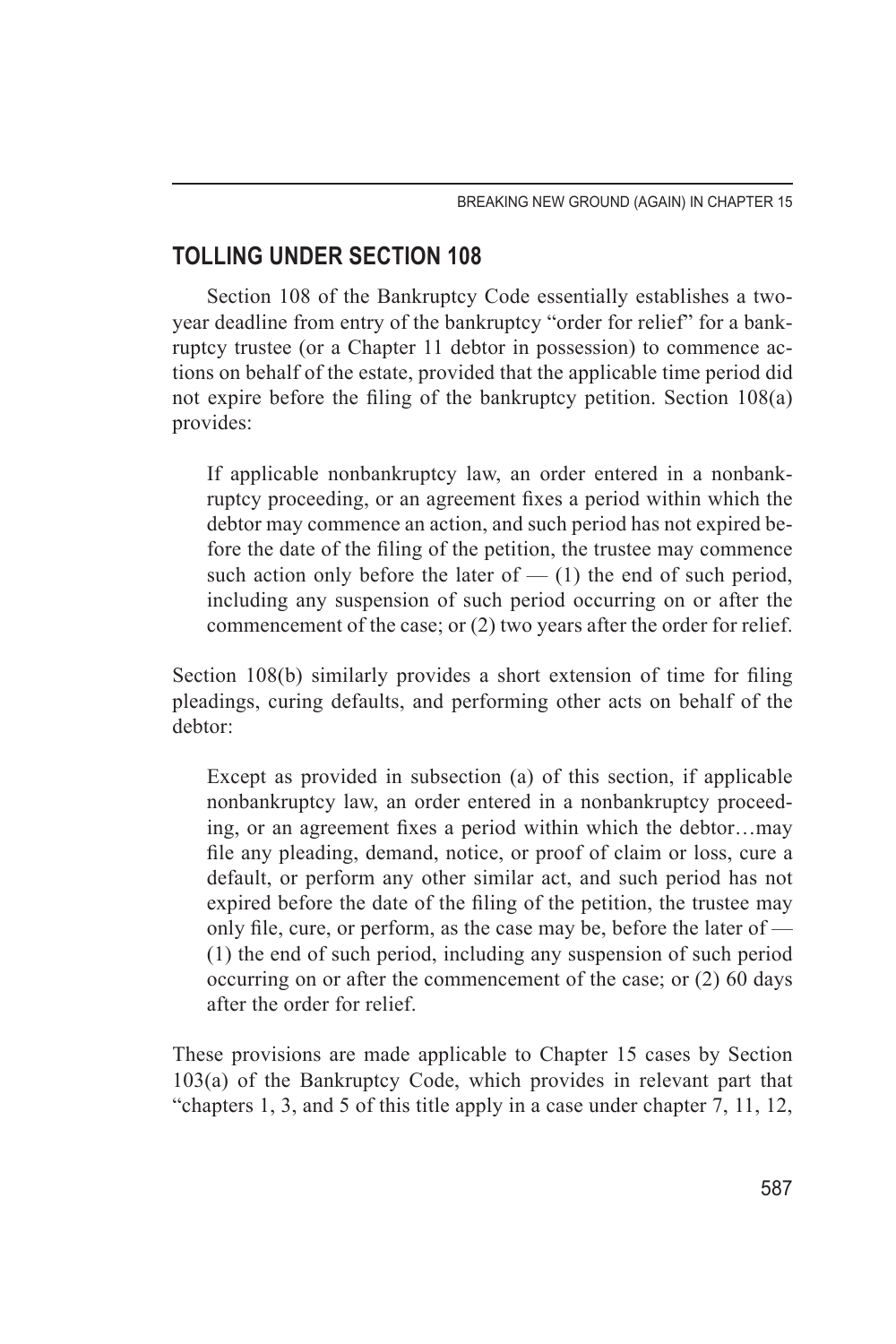or 13 of this title, *and this chapter*, sections 307, 362(n), 555 through 557, and 559 through 562 apply in a case under chapter 15" (emphasis added).

#### *FAIRFIELD SENTRY*

Fairfield Sentry Limited and two affiliates (collectively, "Fairfield") were organized under the laws of the British Virgin Islands ("BVI") as "feeder funds" for BLMIS. Shortly after it was revealed in December 2008 that disgraced former investment maven Bernard L. Madoff had orchestrated the largest Ponzi scheme in history, certain of Fairfield's shareholders and creditors commenced insolvency proceedings on behalf of Fairfield in the BVI.

The BVI court-appointed joint liquidators (the "liquidators") for Fairfield filed petitions on June 14, 2010, in the bankruptcy court seeking recognition of the BVI insolvency proceedings as foreign "main proceedings" under Chapter 15 of the Bankruptcy Code. The bankruptcy court granted the petitions and formally recognized the BVI insolvency proceedings on July 22, 2010.

Prior to filing for Chapter 15 recognition, the liquidators, with the BVI court's approval, sued hundreds of Fairfield's subscribers in New York state courts, seeking the return of redemption payments allegedly made as part of the Ponzi scheme. Those actions asserted equitable and restitutionary common-law claims of unjust enrichment, "money had and received," mistaken payment, and constructive trust, as well as avoidance claims arising under the BVI Insolvency Act for "unfair preferences" and "undervalue transactions."

All of the state court actions were removed after entry of the recognition order to the bankruptcy court, where the liquidators commenced adversary proceedings against other subscribers seeking substantially the same relief. In all, more than 200 actions (the "redeemer actions") are currently pending in the bankruptcy court, seeking nearly \$6 billion from the defendants.

The liquidators also sued Fairfield's former investment advisors in state court in May 2009, seeking in excess of \$919 million in investment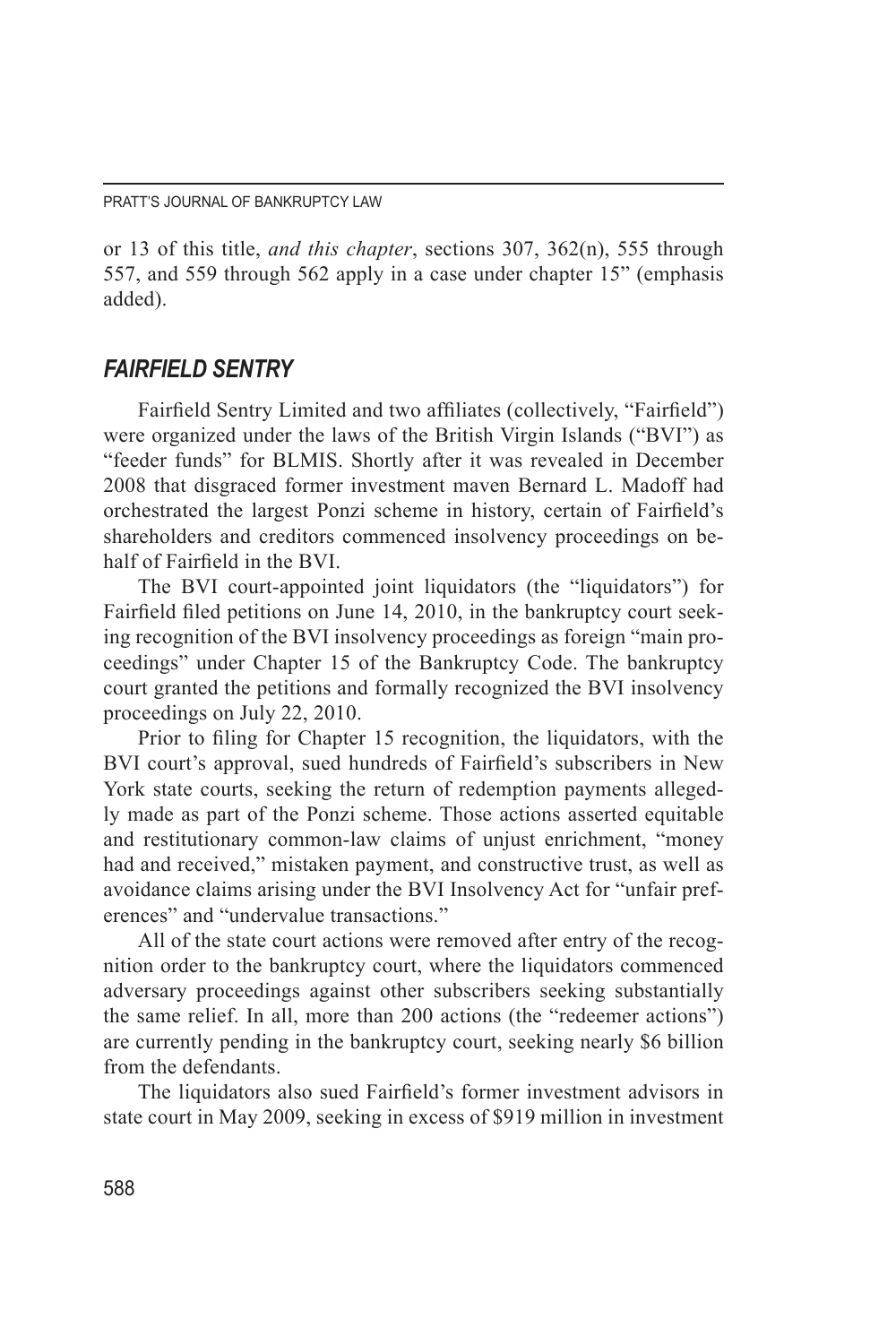management and performance fees from Fairfield's BLMIS accounts. In addition, certain of Fairfield's shareholders commenced a derivative action on Fairfield's behalf in state court. Both actions were removed to the bankruptcy court following entry of the recognition order. Finally, the bankruptcy court is also presiding over litigation commenced against Fairfield by the trustee appointed under the Securities Investor Protection Act ("SIPA") to liquidate BLMIS (in addition to the SIPA liquidation proceeding commenced with respect to BLMIS). That adversary proceeding seeks recovery of more than \$3 billion in fraudulent transfers and preferences.

Certain of the defendants in the redeemer actions petitioned for an order pursuant to 28 U.S.C. § 1452(b) remanding their actions to the courts in which they were originally filed or, in the alternative, for an order abstaining from hearing the actions under 28 U.S.C. § 1334(c). In addition, the liquidators sought an order from the bankruptcy court under, among other provisions, Section 108 of the Bankruptcy Code, giving the liquidators extensions of time to assert causes of action and meet applicable deadlines on Fairfield's behalf with respect to currently pending and potential litigation.

#### **THE BANKRUPTCY COURT'S RULINGS**

#### **Remand and Abstention**

Having first found that the bankruptcy court had jurisdiction over the redeemer actions, Judge Lifland denied the defendants' requests for equitable remand and abstention. At the outset, he noted that discretionary abstention is not permitted in a Chapter 15 case by operation of 28 U.S.C. § 1334(c)(1). He concluded that, even if it were, neither equitable remand nor discretionary abstention was warranted under the circumstances, given, among other things, the parties' acknowledgment that the actions should proceed as a whole, the bankruptcy court's familiarity with the legal issues involved, the risk of duplicative efforts and duplicative rulings, and the absence of prejudice to the defendants in having the actions adjudicated in the bankruptcy court. Because the actions fell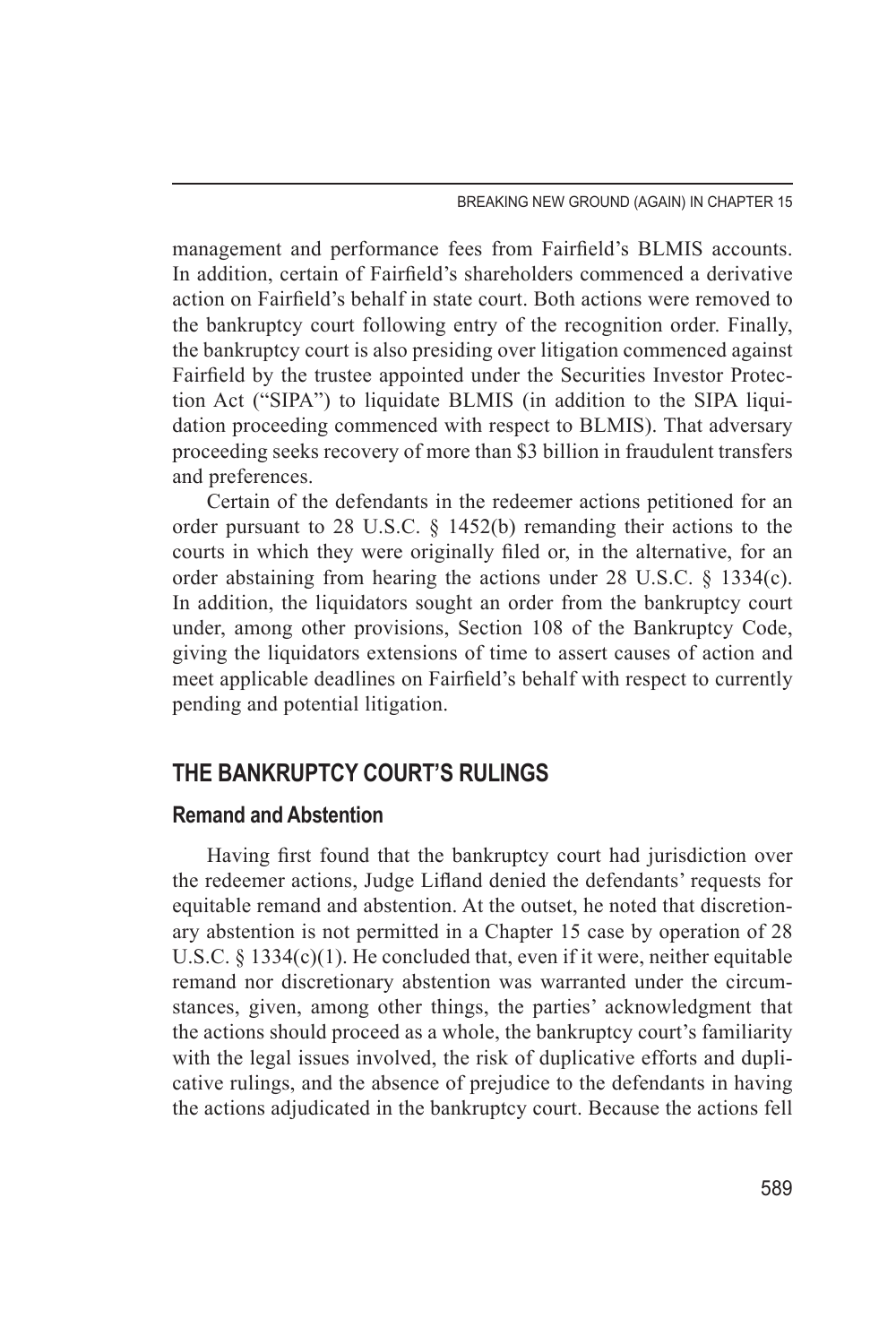#### PRATT'S JOURNAL OF BANKRUPTCY LAW

within the court's core jurisdiction,<sup>4</sup> Judge Lifland also held that mandatory abstention "is inapplicable on the face of the statute itself." Even if the actions were noncore, the judge noted, mandatory abstention would not be appropriate because, among other things, the actions as a whole are not "based upon a State law claim," but rather, "implicate foreign and U.S. insolvency law…and require adjudication of issues arising under the [Bankruptcy] Code."5

Finally, Judge Lifland rejected the defendants' argument that the redeemer actions should be remanded because the liquidators' removal notices were not timely filed. The judge joined the majority of other courts in ruling that the 90-day deadline set forth in Bankruptcy Rule 9027(a)(2) applies in a Chapter 15 case, rather than the 30-day deadline specified in 28 U.S.C. § 1446, which, together with 28 U.S.C. § 1441, governs removal in most other federal litigation. In a Chapter 15 context, Judge Lifland held, the "order for relief" referred to in Bankruptcy Rule  $9027(a)(2)$  refers to the recognition order in a Chapter 15 case.<sup>6</sup>

#### **Tolling**

In addition to Section 108, the liquidators based their request for an extension of deadlines in connection with pending or prospective litigation on Sections 103(a), 105(a), 1507(a), and 1521(a)(7) of the Bankruptcy Code. As noted, Section 103(a) makes the entirety of Chapter 1 of the Bankruptcy Code ("this Chapter") — including Section 108 — applicable in a Chapter 15 case. Section 105(a) gives a bankruptcy court broad equitable powers to "issue any order, process, or judgment that is necessary or appropriate to carry out the provisions" of the Bankruptcy Code.

Section 1507(a) authorizes the court, upon recognition of a foreign proceeding and subject to the specific limitations elsewhere in Chapter 15, to "provide additional assistance to a foreign representative under this title or under other laws of the United States." Finally, Section  $1521(a)(7)$  provides that the relief which may be granted by the court upon recognition of a foreign proceeding under Chapter 15 may include "granting any additional relief that may be available to a trustee, except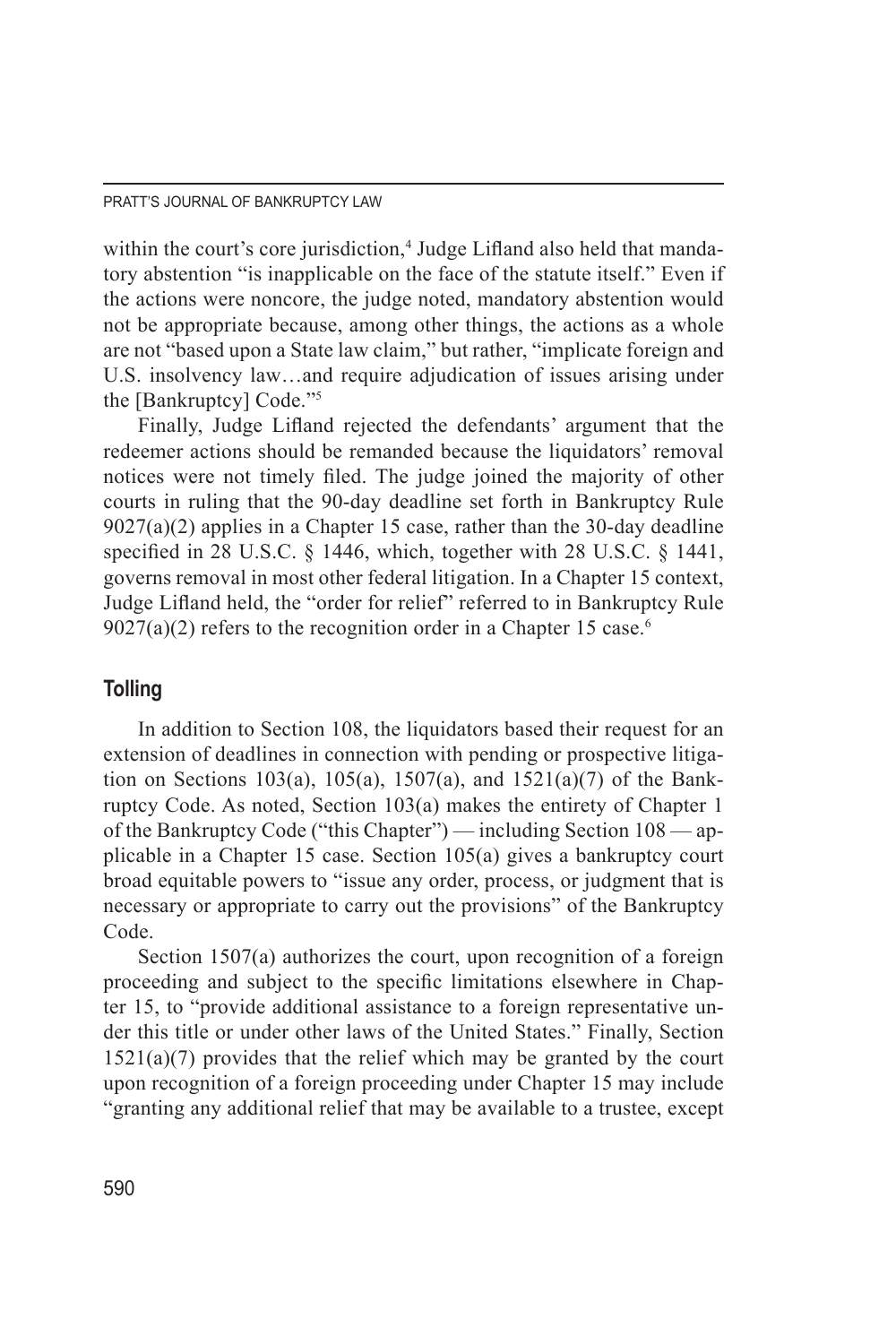for relief available under" Sections:

522 (delineating "exempt" property);

544 (granting the trustee "strong arm" powers);

545 (avoidance of statutory liens);

547 (avoidance of preferential transfers);

548 (avoidance of fraudulent transfers);

550 (liability of avoidance-action transferees); and

724(a) (avoidance of certain punitive-damage-based liens).

Judge Lifland acknowledged that "there is no dispositive case law addressing whether Section 108 is automatically applicable in these chapter 15 cases." Even so, he concluded that the question is "squarely addressed" by Section 103(a), which "unambiguously" states that "'this chapter' — chapter one — applies in its entirety." Moreover, he wrote, Section 108 is a "general provision, which is not restricted to, or excluded from, cases under any specific chapter of the Code."

Judge Lifland also rejected the defendants' argument that Section  $1520(a)(3)$  of the Bankruptcy Code "provides the exclusive relief that can be transferred from 'trustees' to foreign representatives, without including Section 108." Section 1520(a)(3) gives a foreign representative in a recognized Chapter 15 case the power to operate the debtor's business and to exercise the rights and powers of a bankruptcy trustee *under Sections 363* (governing the use, sale, or lease of estate property) *and 552* (governing the enforceability of prepetition liens on property acquired by the estate or the debtor postpetition). "Simply put," Judge Lifland wrote, "inclusion of Section 108 relief in section 1520 would have been superfluous in light of the plain language of section 103(a) of the Code<sup>"7</sup>

Judge Lifland similarly rejected the defendants' argument that the term "trustee" in a Chapter 15 case does not include a foreign representative. Section 1502(6) of the Bankruptcy Code provides that "trustee" for the purposes of Chapter 15 "includes a trustee, a debtor in possession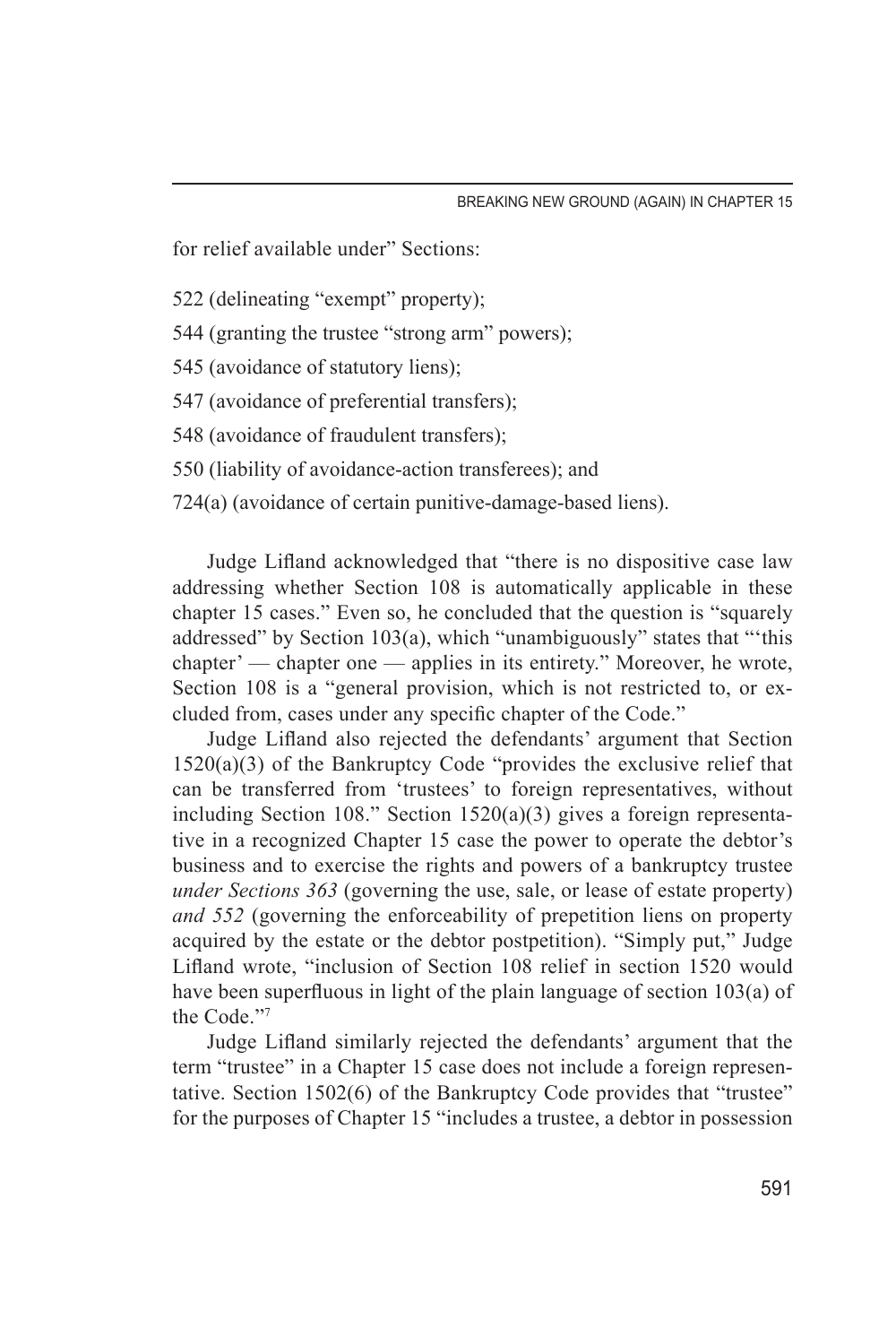#### PRATT'S JOURNAL OF BANKRUPTCY LAW

in a case under any chapter of this title, or a debtor under chapter 9 of this title." The word "includes," the judge explained, indicates that the definition is not meant to be exclusive, and foreign representatives "are indistinguishable from trustees with respect to the purpose of Section 108 to provide the entity stepping into the shoes of the debtor additional time to evaluate and preserve a debtor's rights."8

According to Judge Lifland, his conclusion is supported by:

- the legislative history of Section 1520, which confirms lawmakers' "awareness of the application of Section 108 in a chapter 15 proceeding;"
- *In re Condor Insurance Ltd.*,<sup>9</sup> where the court directed that "the application of section 108 of the Bankruptcy Code is relief available to a trustee and therefore can be granted to the Foreign Representatives under section  $1521(a)(7)$ ," without indicating any objection to the automatic availability of such relief or considering Section 103(a);
- a comprehensive law journal article examining Chapter 15 jurisprudence issued by the National Conference of Bankruptcy Judges in 2008; and
- the only other court ruling touching on the issue, *In re Bancredit*  Cayman Ltd.,<sup>10</sup> where the bankruptcy court expressly declined to address the issue, stating that "[n]othing in this decision should be read to decide the ultimate issue: whether  $\S$  108 is available to foreign representatives."11

As in his ruling concerning the defendants' remand and abstention requests, Judge Lifland held that the Chapter 15 recognition date is the date of the "order of relief" for purposes of Section 108 and other provisions in or made applicable to Chapter 15. Finally, the judge ruled that, even if Section 108 were not "a self-executing statute" with respect to Chapter 15 cases, a bankruptcy court has the power to grant such relief under Sections 1507(a) and 1521(a)(7).<sup>12</sup>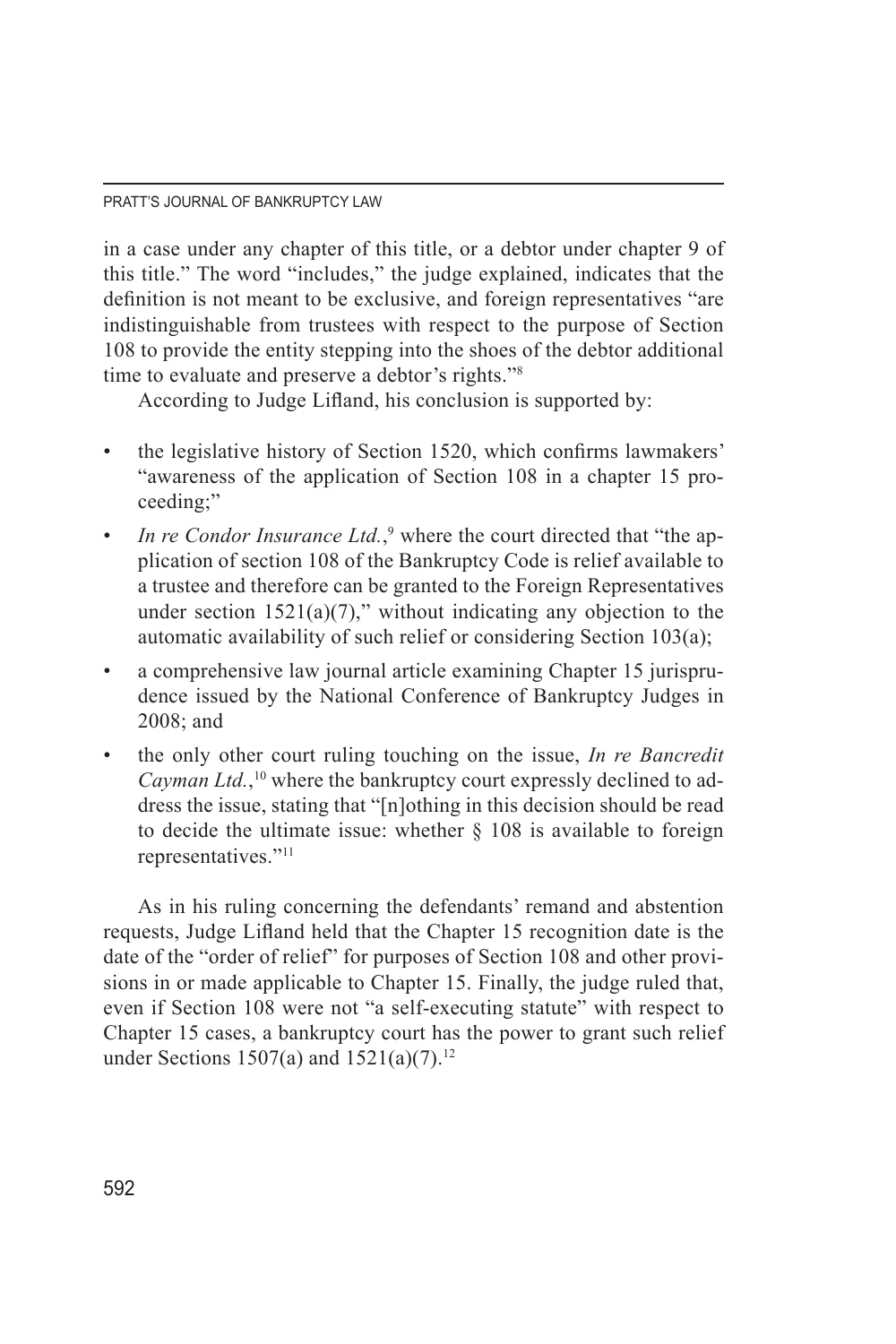### **OUTLOOK**

Chapter 15 of the Bankruptcy Code will mark the sixth anniversary of its effectiveness on October 17, 2011. Judge Lifland's groundbreaking rulings in *Fairfield Sentry I* and *Fairfield Sentry II* indicate that many of the nuances of this relatively new legislation are as yet unexplored and of uncertain application. The rulings also highlight the fundamental purpose of Chapter 15 as a vehicle for harmonizing and coordinating cross-border insolvency proceedings. In addition, they bring into sharp focus the important role played by U.S. bankruptcy courts in centralizing disputes in the U.S. against a foreign debtor as a means of providing assistance to foreign insolvency proceedings and the duly appointed representatives entrusted with administering a foreign debtor's assets. The *Fairfield Sentry* rulings and the Fifth Circuit's "pioneer decision" in *Fogerty v. Petroquest Res., Inc. (In re Condor Ins. Ltd.)*<sup>13</sup> in which the court recognized the power of a U.S. bankruptcy court to permit relief under foreign avoidance laws in Chapter 15, along with other similar cases, illustrate the wide array of tools available to a foreign representative in a Chapter 15 case.

# **NOTES**

<sup>1</sup> *In re Fairfield Sentry Ltd.*, 2011 WL 1998374 (Bankr. S.D.N.Y. May 23, 2011) ("*Fairfield Sentry I*"), and *In re Fairfield Sentry Ltd.*, 2011 WL 1998376 (Bankr. S.D.N.Y. May 23, 2011) ("*Fairfield Sentry II*").

<sup>2</sup> *See Cline v. Quicken Loans Inc.*, 2011 WL 2633085, \*6 (N.D. W.Va. July 5, 2011).

<sup>3</sup> *Id.*

<sup>4</sup> It remains to be seen at this juncture what effect, if any, the U.S. Supreme Court's ruling in *Stern v. Marshall*, 131 S. Ct. 2594 (2011), would have on the bankruptcy court's conclusions regarding the scope of its core jurisdiction.

- <sup>5</sup> *Fairfield Sentry I*, 2011 WL 1998374, \*16.
- 
- <sup>6</sup> *Id.* at \*17-18. 7 *Fairfield Sentry II*, 2011 WL 1998376, \*6.
- <sup>8</sup> *Id.*
- <sup>9</sup> No. 07-51045, Dkt. No. 44 (Bankr. S.D. Miss. Oct. 10, 2007).
- <sup>10</sup> 2007 WL 3254369 (Bankr. S.D.N.Y. Nov. 2, 2007), *aff'd*, 2008 WL 919533